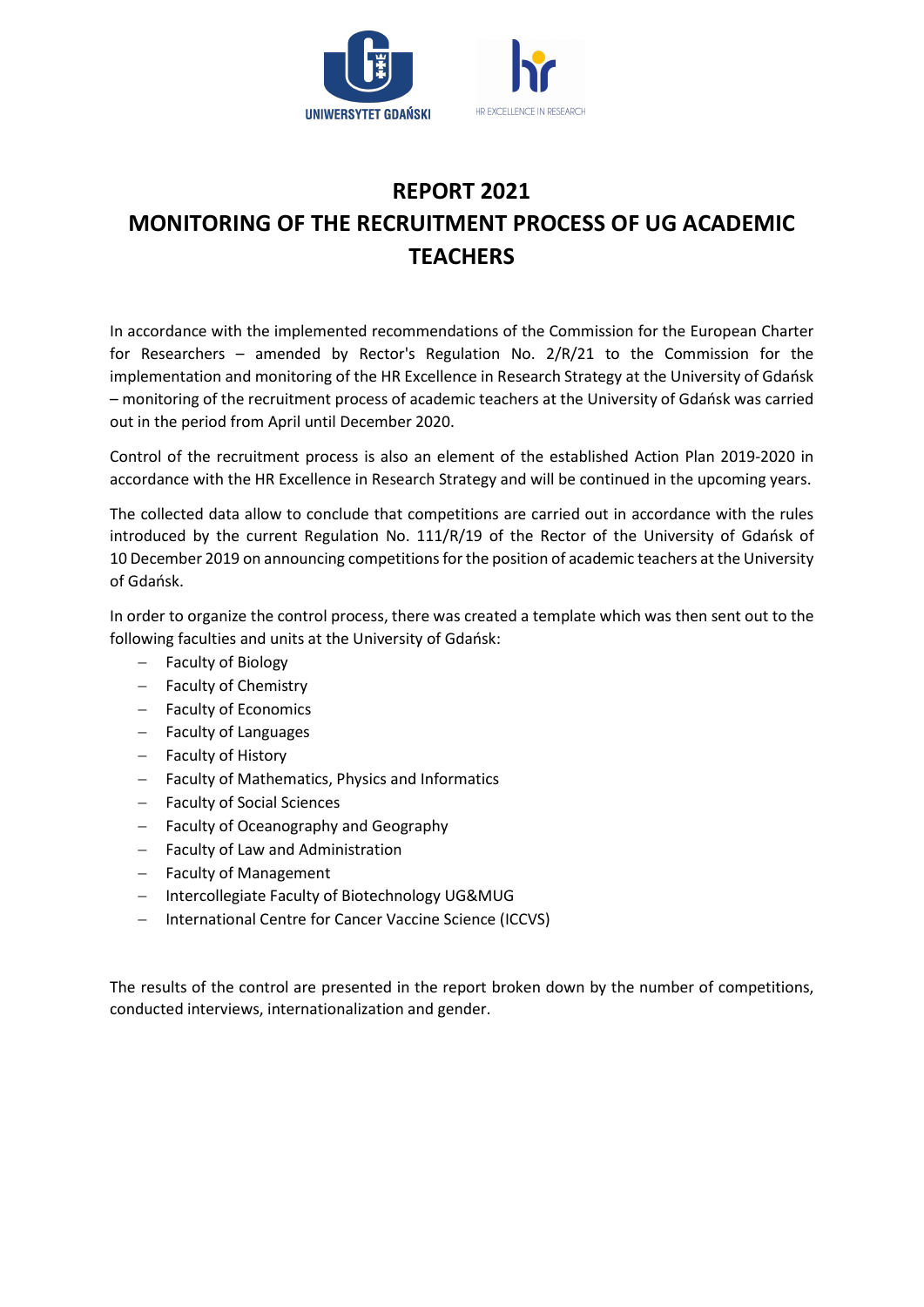

### NUMBER OF COMPETITIONS

During the above-mentioned period, a total of 67 competitions were conducted, including 31 for the position of assistant, 33 for assistant professor and 3 for associate professor. Competitions for positions of professor, senior lecturer, lecturer and lector were not held.

The number of competitions held in individual units varies. In a few cases there were situations where no candidate entered a given competition or their applications were withdrawn.

The situation related to the SARS-CoV-2 pandemic also had an impact on the number of competitions.

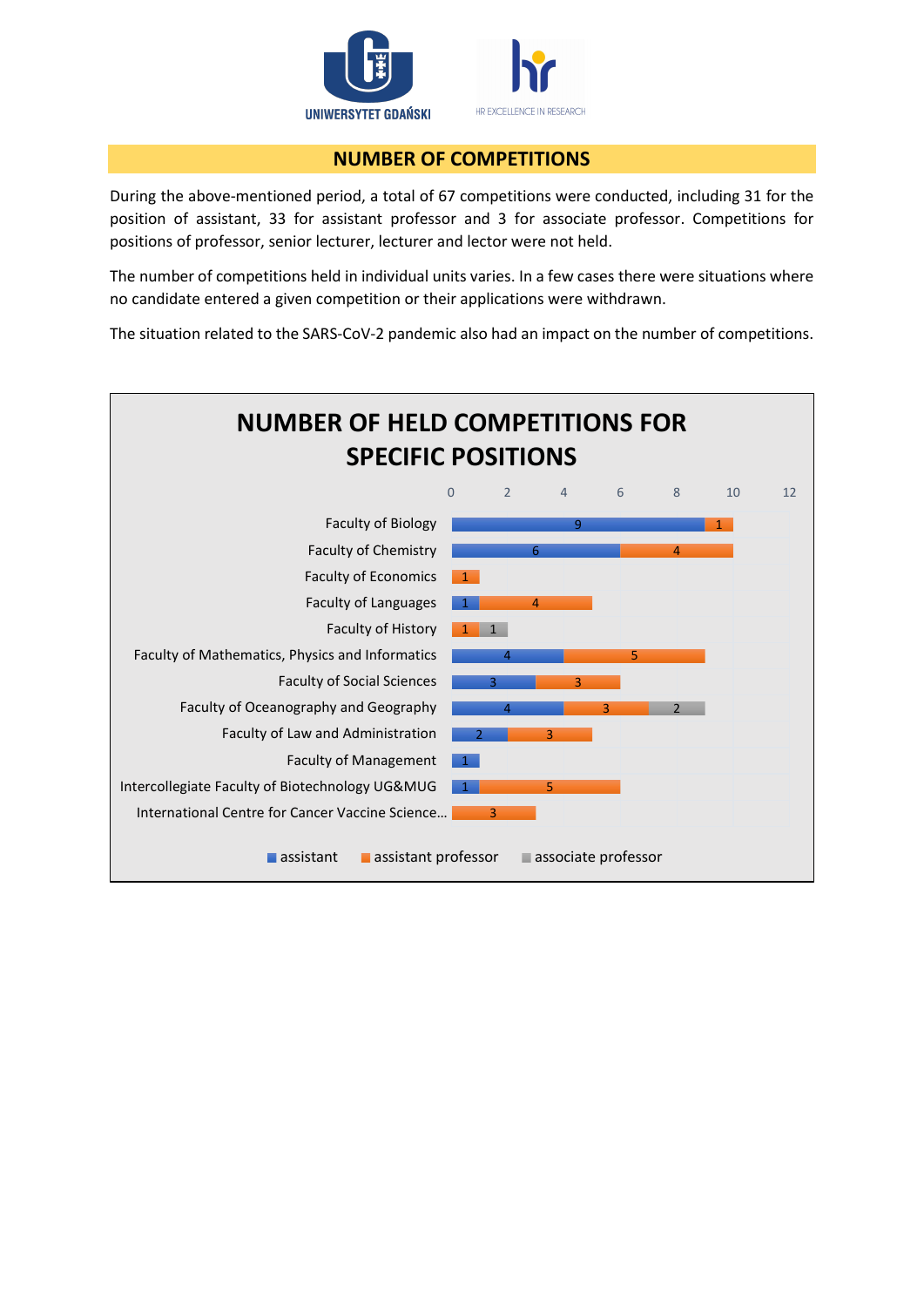

#### NUMBER OF INTERVIEWS

A total of 87 interviews were conducted during mentioned period.

In terms of the biggest number of carried out interviews Faculty of Social Sciences, Faculty of Languages and Faculty of Mathematics, Physics and Informatics, stand out among the UG units. However, it is concerning that at the Faculty of Chemistry and Biology, despite conducting 10 competitions, there were no interviews with the candidate(s) in any case.

The number of interviews is primarily influenced by the multi-stage nature of competitions, the number of candidates for individual positions, the specific character of the position, and this year also the situation related to the SARS-CoV-2 pandemic.

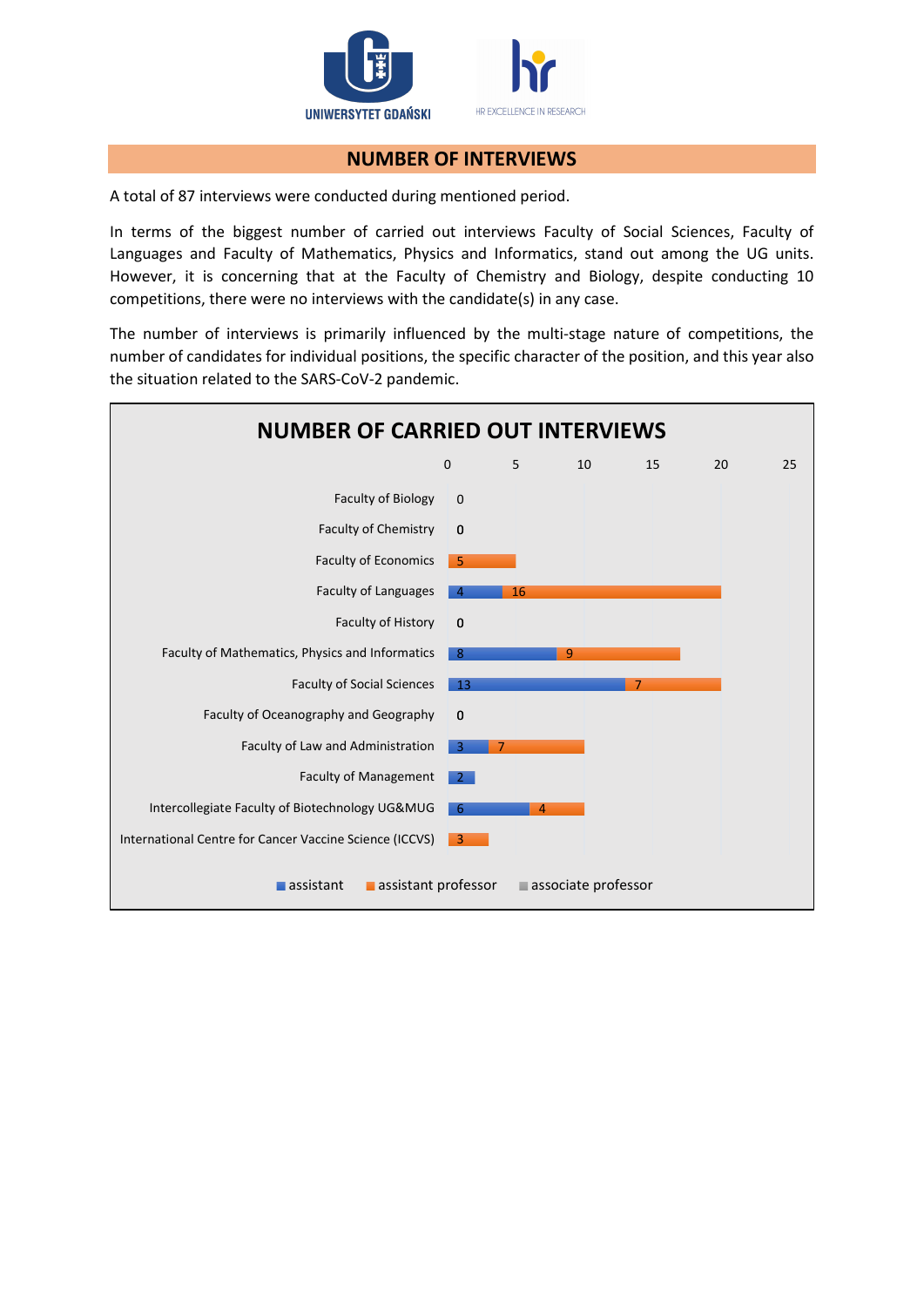

### NUMBER OF CANDIDATES BROKEN DOWN BY GENDER

The number of candidates for particular positions broken down by gender is very similar and often related to the specific character of a scientific discipline. In the case of the competition for assistant in all UG units a total of 51 women and 45 men applied. However, in the case of the competition for assistant professor it was a total of 69 women and 84 men.



Referring to the Women in Science Report, an important issue in terms of the candidates' gender are competitions for higher positions (associate professor, professor). In the monitored period, there were only 3 competitions for the position of associate professor and this sample is too small to assess the trend. It is certainly an element worth further monitoring.

## NUMBER OF CANDIDATES FROM ABROAD

As expected, the largest number of candidates from abroad took part in competitions announced at the Intercollegiate Faculty of Biotechnology UG&MUG and the International Centre for Cancer Vaccine Science (ICCVS), which closely cooperate with international research centers.

In total, in all UG units the number of candidates from abroad was 94 people (including 29 for the position of assistant and 65 for the position of assistant professor). In the case of IFB, the number of these candidates was 39, and in the case of ICCVS 25. In both cases, this number exceeded the number of candidates of Polish origin.

It is worth mentioning that IFB and ICCVS also stand out in terms of the ratio of the number of candidates from abroad to the number of competitions held, as only 6 of them were held in the first unit, and 3 in the second.

In addition, the Faculty of Chemistry stands out from among the remaining units with a total of 19 candidates from abroad. The remaining units record single applications or the complete absence of them.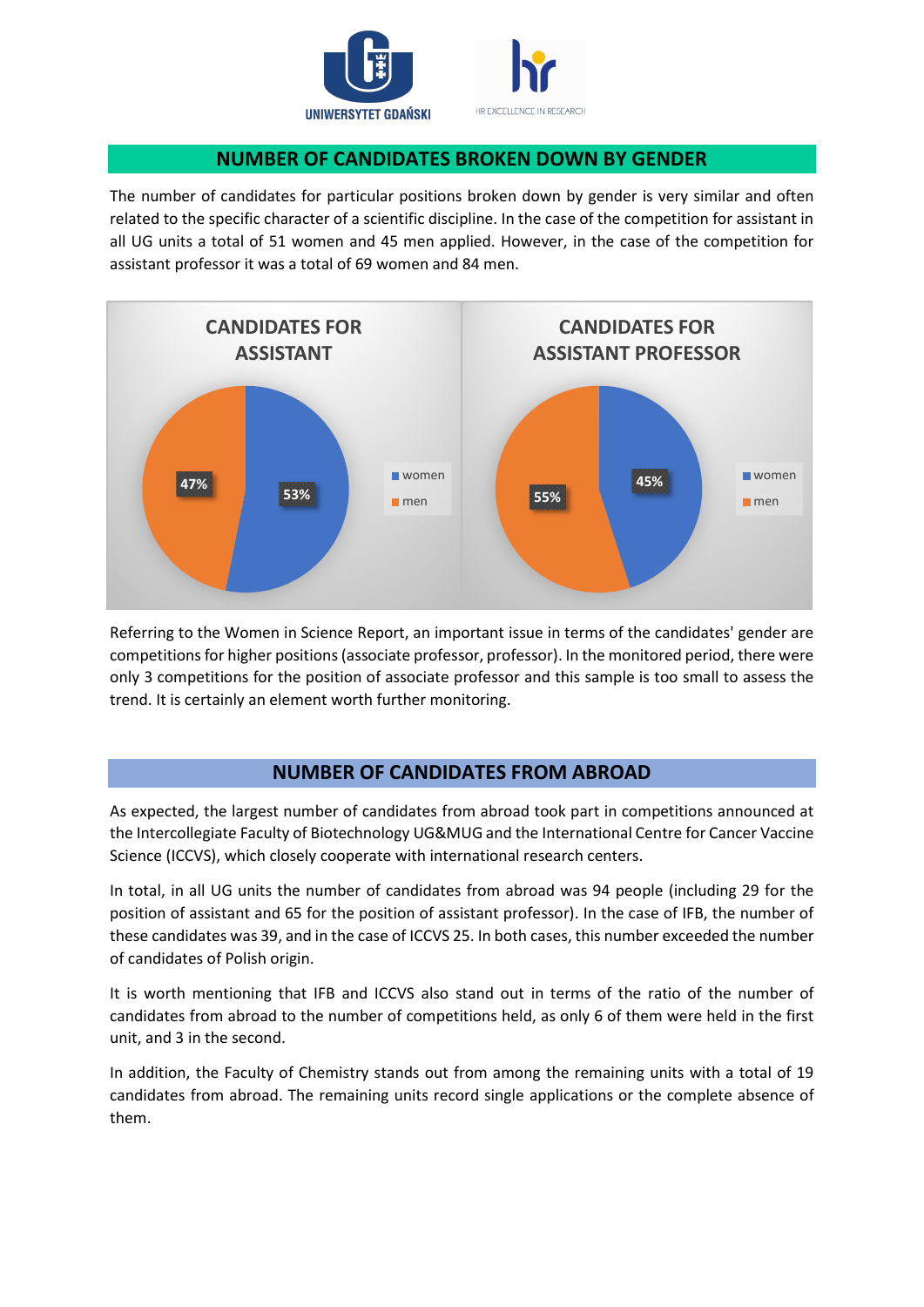

#### INFORMATION ON COMPETITIONS

In terms of communication between the university and a potential candidate regarding the announcement of competitions and candidate regarding information about the results, OTM-R recommendations are applied in all units of the University of Gdańsk, i.e. openness and transparency of the recruitment process at each stage.

Dissemination takes place mainly by announcing competitions on the websites of BIP, Ministry of Science and Higher Education or Euraxess – which is a statutory requirement. Individual faculty/unit websites are also used. Competitions are advertised to a small extent on other recruitment portals, including international ones. These include the websites of the National Science Center and the Foundation for Polish Science. After reporting such needs from the faculties and units of the University of Gdańsk, the Commission for HR Excellence in Research Strategy recommends assigning a person from the Human Resources Management Center of the University of Gdańsk, who will support the university units in the process of announcing competitions, primarily on international portals, as well as in the process of preparing documentation related to the employment of employees from abroad. This will allow to increase the range of offers and thus increase the internationalization of the UG staff. Such a recommendation will be adopted in the Action Plan for 2021-2022.

In most cases, candidates are informed about the results at every stage of the recruitment process. There was no case of informing only the selected candidate, excluding the other candidates participating in the competition. Information is provided mainly in writing (e-mail, letter) and less often by phone.

The International Centre for Cancer Vaccine Science (ICCVS) is the only one of all university units that does not communicate with candidates in a "traditional" way like others. Here the recruitment process, in addition to the generally applicable rules, is also based on the standards of the partner unit, i.e. the University of Edinburgh. ICCVS is obliged to implement the so-called "best practice" in all "soft" spheres of the entity's activity.

The recruitment process consists of two stages – thorough analysis of the application and interviews. According to the guidelines from the University of Edinburgh, in the first step applications that do not meet the requirements according to the list below are rejected.

#### REJECTION CRITERIA (SCORES):

(RE) Unsuccessful, outside expertise (RFI) Failed to provide supporting information (RFR) Failed to receive favourable references (RIA) Incomplete application submitted (RN) Unsuccessful, no response (RNC) Qualified for programme but not competitive (RNQ) Not qualified for this PG programme (RNR) No response in time required (RPQ) Poor quality application (RQW) Qualifications held in wrong subject area (RRA) Unqualified – recent relevant academic study